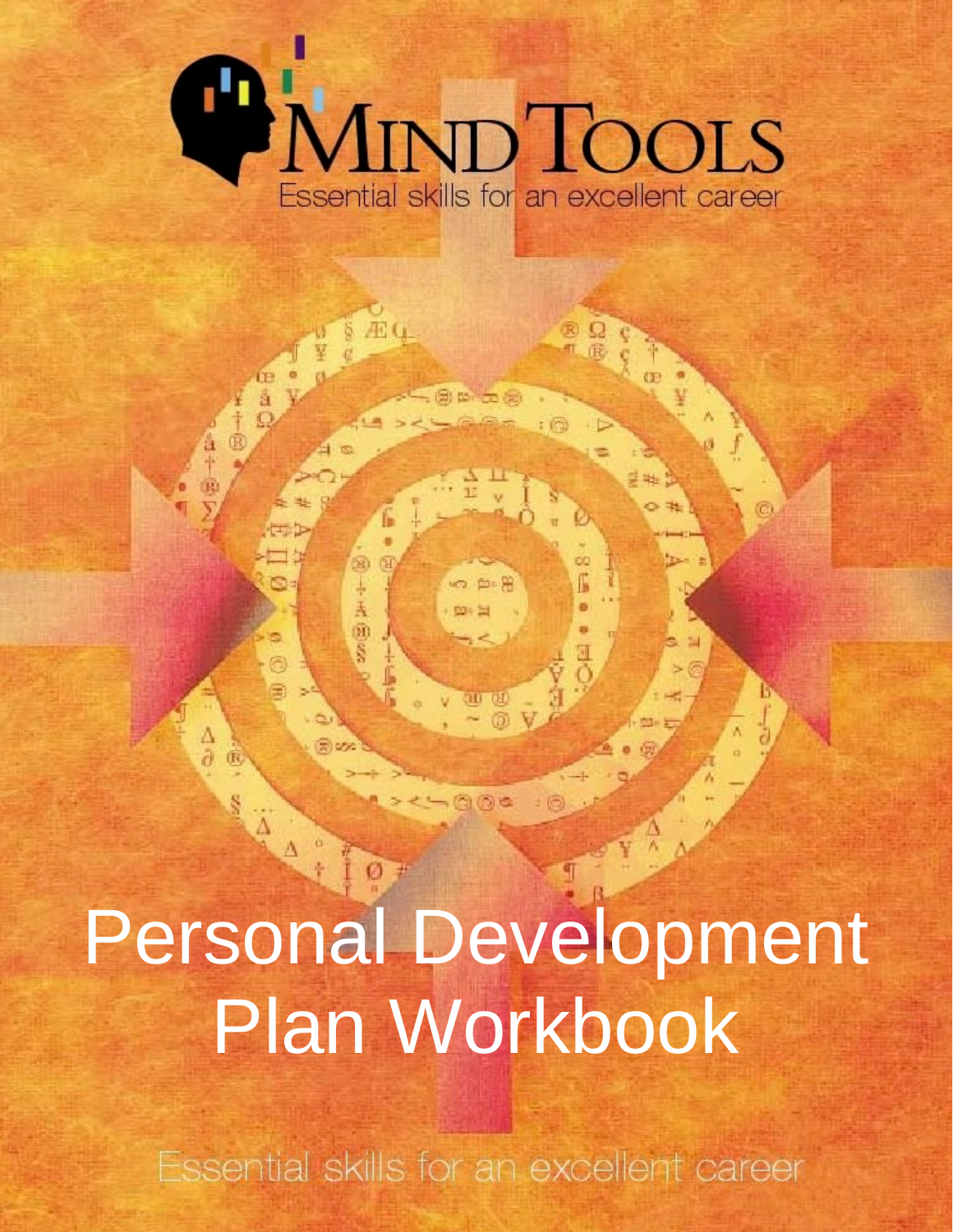# **Personal Development Plan Workbook**

This e-booklet is published by:

Mind Tools Limited 126 Arthur Road Wimbledon LONDON SW19 8AA United Kingdom

Copyright © Mind Tools Ltd, 2007. All rights reserved.

Version 1.2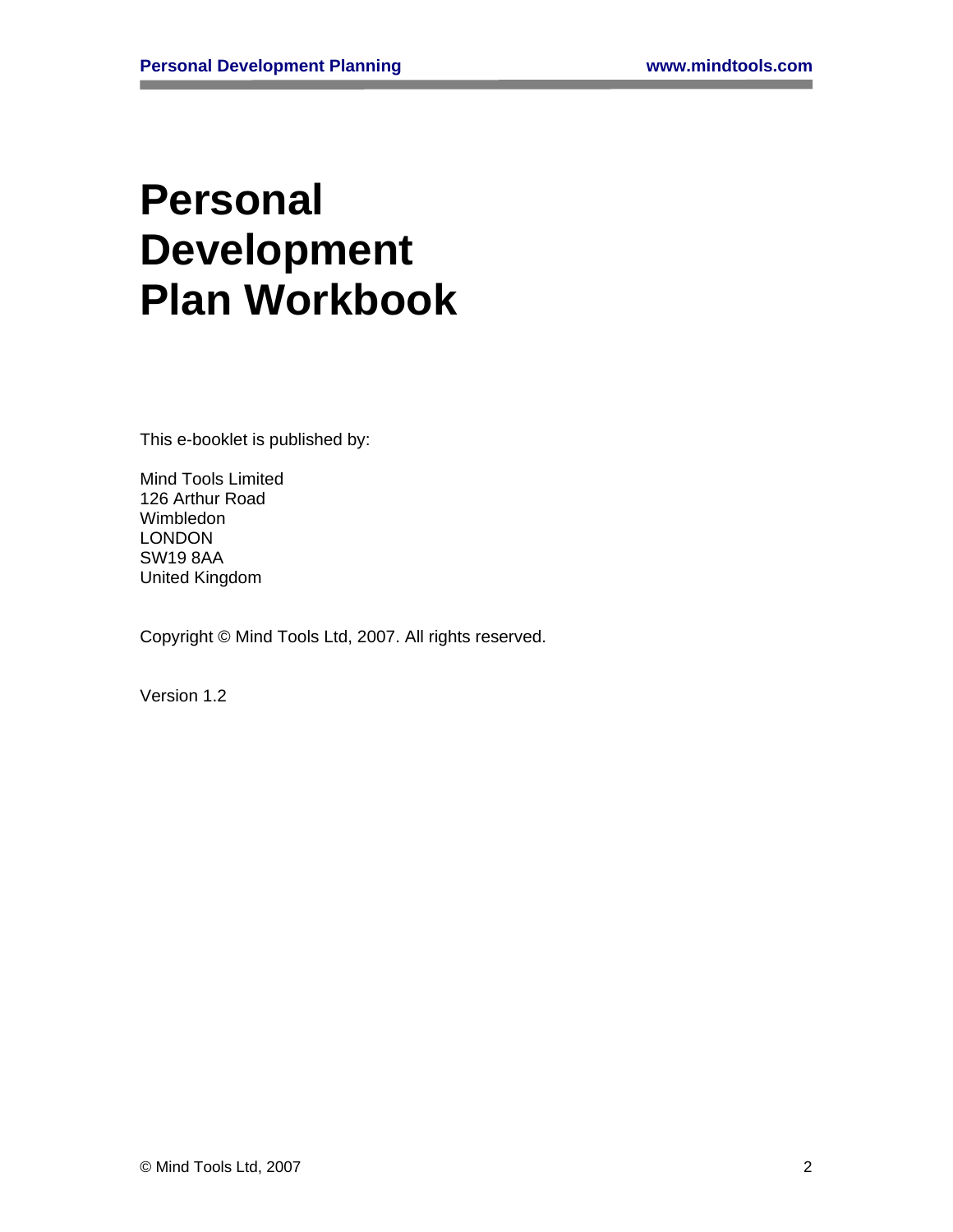# <span id="page-2-0"></span>**Personal Development Plan Workbook**

#### *Introduced by Mind Tools CEO, James Manktelow*

You have probably come to Mind Tools because you care about your career, and are prepared to work at building a happy, satisfying, successful life.

Part of this involves thinking about what "satisfaction" means to you: After all, we all get satisfaction and happiness from different things. That's why you need to think this through for yourself, rather than just following someone else's pre-prepared plan.

Another part of this involves making sure that when opportunities arise (as they will, if you work hard and think about what you're doing) you have the skills needed to take full advantage of them.



"We're here to help you learn the skills you need for an excellent career." James Manktelow CEO, MindTools.com

That's why it's important to take a systematic approach to developing your skills, so that they're ready when you need them. Developing a Personal Development Plan is the starting point for this.

This downloadable workbook guides you through the process of creating your own Personal Development Plan. Within it, you'll find a step-by-step process, supported by templates and instructions, that you can use to plan how you'll develop the skills you need for a satisfying and successful career. Tools like SWOT and PEST, and techniques like setting SMART goals are all part of the process. Using these resources and applying them to your personal plan for continued development, you will come away with a thoughtful and well-considered plan that you can follow to reach your career goals.

Your Personal Development Plan comprises seven basic steps. We've split these steps into these three sections:

- Understand Yourself:
- Define your Career Objectives; and
- Create Your Personal Development Plan.

Each section builds on the next, so I encourage you to work through them in order.

I hope you enjoy this workbook, and find it useful!

James Manktelow Mind Tools – Essential skills for an excellent career! [http://www.mindtools.com](http://www.mindtools.com/)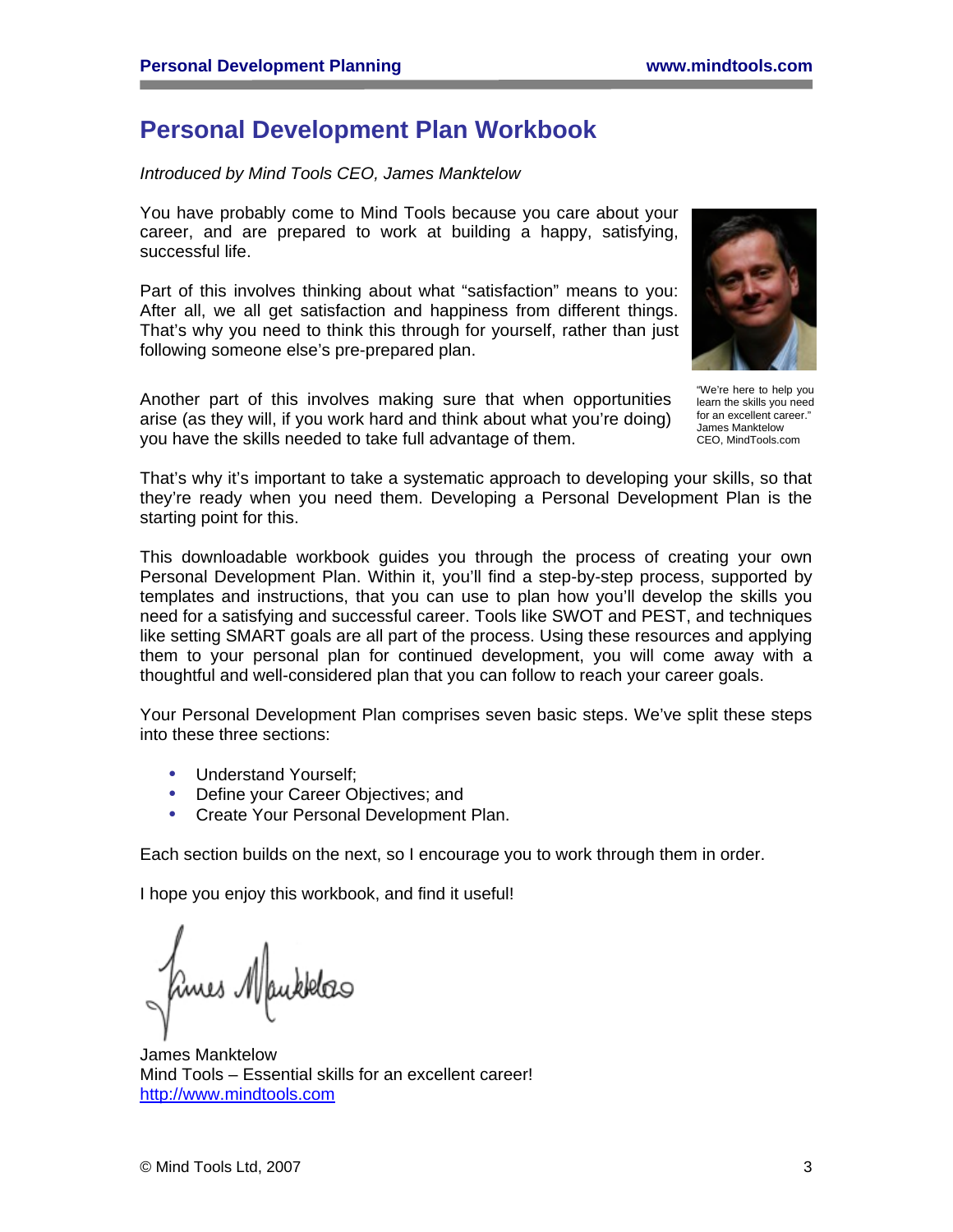# **Contents**

<span id="page-3-0"></span>٠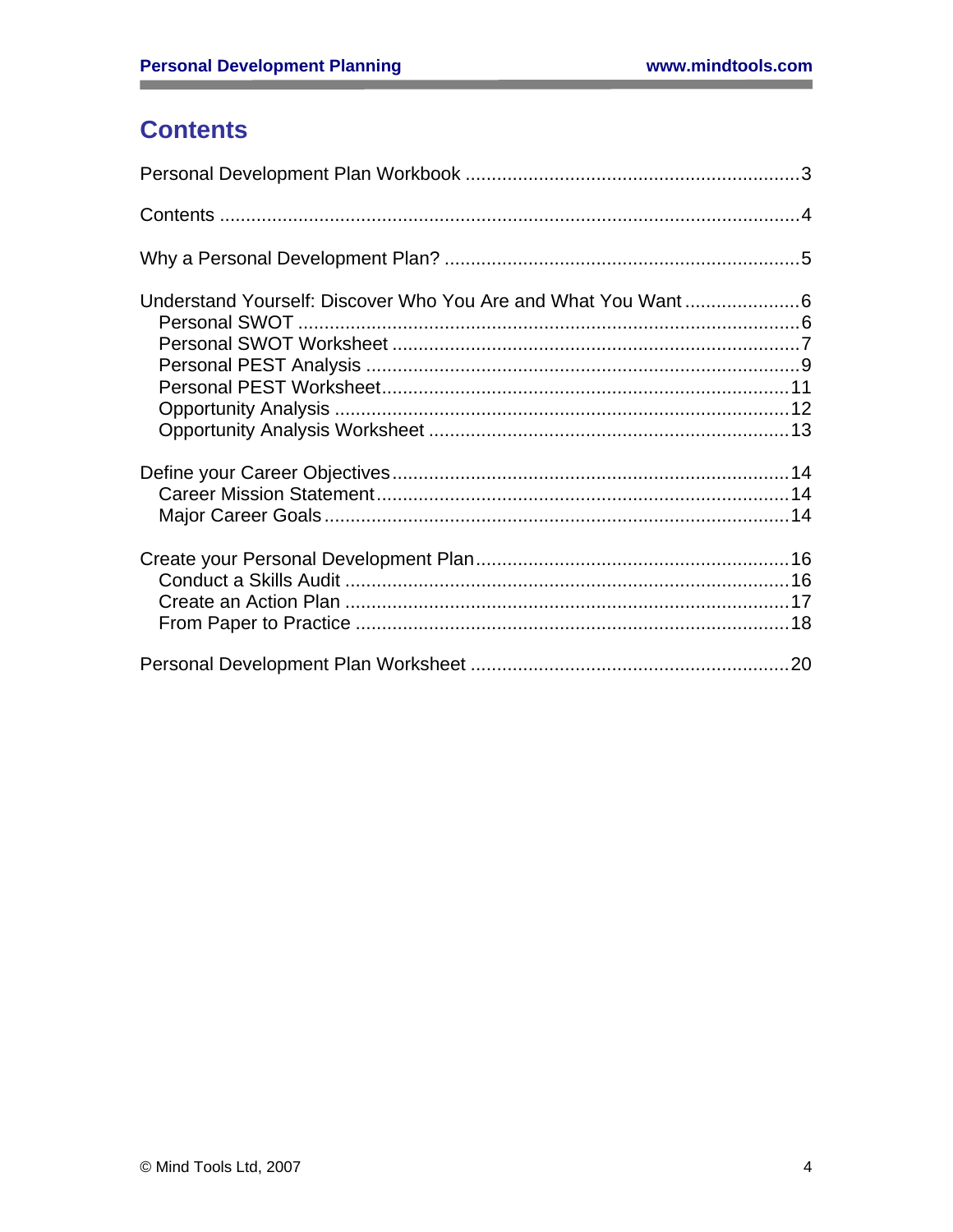# <span id="page-4-0"></span>**Why a Personal Development Plan?**

Are you fully in control of your career? Do you have a clear and inspiring idea of what you want to achieve in the future? And are you actively taking steps to pursue the career of your dreams?

If you are not, then you risk seeing your dreams dashed. If you put the course of your career in the hands of others – your organization, your boss, your partner, or even (originally) your parents – you risk not going where you want to go, and not doing what you want to do. After all, if you're not working to realize your own dreams, you're most likely working to achieve someone else's.

All too often, this abdication of career direction happens without you even realizing it. See if you recognize yourself in the following scenario:

*Jim had been in his current position for three years. His job was comfortable. He knew what was expected of him, his boss was great, and his teammates were his friends. Life was good.* 

*Six more months passed and Jim started watching the clock. The 4:00 countdown became a daily ritual and by Wednesday, Jim was in Friday mode. He started wanting more excitement and challenge. The humdrum status quo just wasn't cutting it anymore. He needed something to change right away!* 

So, where were all the changes? Surely he'd been at the place long *enough to deserve a promotion of some kind… maybe a job reassignment… well, what about a change of office at least?*

Unfortunately for Jim, no one ever told him that neither his company nor his boss was responsible for his career satisfaction. No one let him in on the secret that if you do the same thing today as you did yesterday, the results for tomorrow are likely to be no different.

You have to be proactive. You have to take charge, and change the way you think about your career. When you take back control, you will realize that the only way you'll achieve what you want, personally or professionally, is to think about **where you want to go**, put in place **a plan to get there**, and then **start moving**.

Personal Development Planning is a structured way of doing just that.

- ! First, you understand yourself so you can set meaningful goals.
- ! Next, you define these goals in terms of what you want to achieve and the steps you need to get there.
- ! Finally, you identify gaps in your skills and experience and create an action plan that will fill them in, so that you start to move you closer and closer to your end goal.

So, let's start the process right now!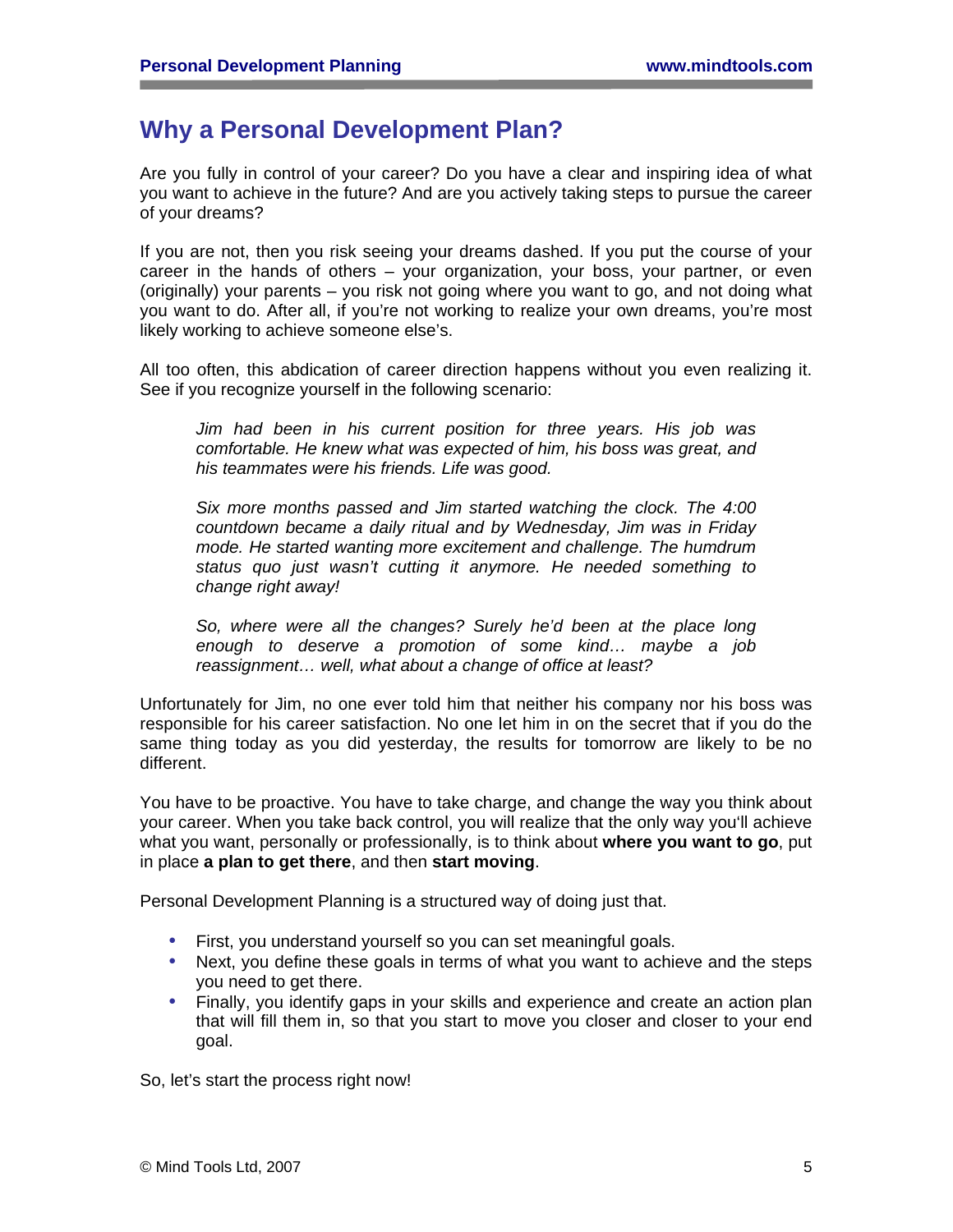# <span id="page-5-0"></span>**Understand Yourself: Discover Who You Are and What You Want**

Personal Development Planning is all about creating a long term goal for your career, and then planning how you'll get there.

However, before you can know what you want to do in the long term, some serious reflection is in order. What are you good at? Not so good at? What opportunities are available? And are there factors beyond your control that could impact your goal?

To answer these questions, we've adapted two classic business tools, SWOT and PEST, so that you can apply them to your personal situation. Through these analyses you will gain a solid understanding of where you are now, and where you would be well suited to go with a high chance of success.

### Personal SWOT

In business, SWOT Analysis uncovers the **S**trengths and **W**eakness of an organization, and the **O**pportunities and **T**hreats facing it. Just as this is useful for organization, it's very powerful when you apply it to your own situation: By knowing your strengths, you can focus your efforts on the things you're good at, and by understanding your weaknesses, you know what to avoid, what to improve, and where to get help from people who do those things better.

Taken together, your strengths and opportunities help you to identify potential long term career goals. Your weaknesses and the threats you face are those things that determine likelihood of success and that need to be mitigated, or planned for, to ensure your goal remains achievable.

To begin a Personal SWOT you ask yourself a series of questions about your existing circumstances and fill in a four-quadrant grid like the one found on page [7.](#page-6-1) We explain these quadrants below:

#### **Strengths**

The goal here is to uncover what sets you apart from most other people. What do you and others see as the qualities that make you stand out?

When thinking about your strengths, don't limit yourself to just work skills, think of all the experiences you've had, and the opportunities you've had to grow and develop. This includes your education, aptitudes, personality factors, and interests. Answer the following types of questions to complete your strengths section:

- What are you really good at?
- ! What skills do other people recognize in you?
- ! What do you do better than most people you work with?
- . What do you get recognized or rewarded for?
- ! What, about yourself, are you most proud of or satisfied with?
- ! What experiences, resources or connections do you have access to that others don't?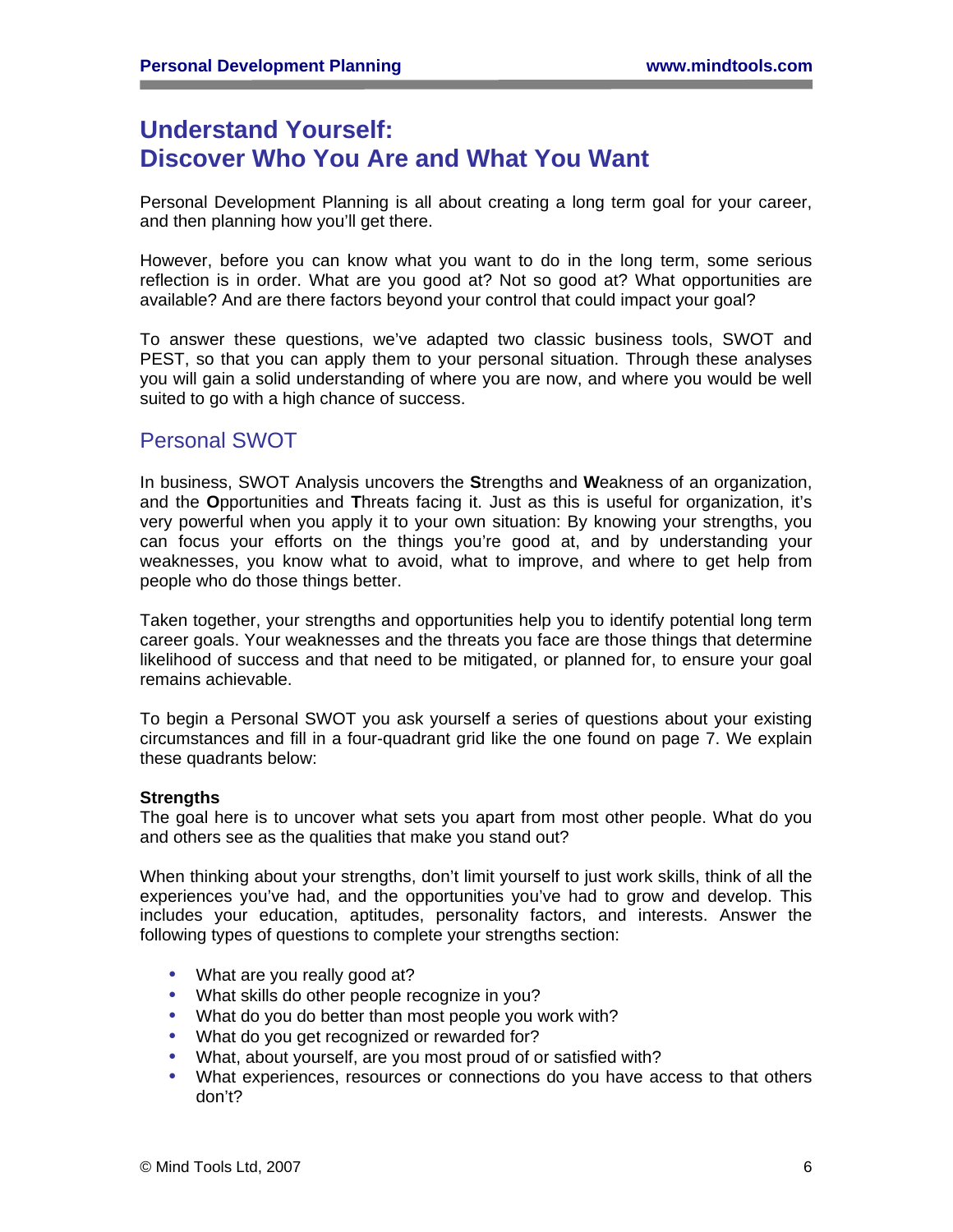## <span id="page-6-1"></span><span id="page-6-0"></span>**Personal SWOT Worksheet**

Print off as many copies of this as you need for your personal use.

| Strengths:            | <b>Weaknesses:</b> |
|-----------------------|--------------------|
|                       |                    |
|                       |                    |
|                       |                    |
|                       |                    |
|                       |                    |
|                       |                    |
|                       |                    |
|                       |                    |
|                       |                    |
|                       |                    |
|                       |                    |
|                       |                    |
| <b>Opportunities:</b> | Threats:           |
|                       |                    |
|                       |                    |
|                       |                    |
|                       |                    |
|                       |                    |
|                       |                    |
|                       |                    |
|                       |                    |
|                       |                    |
|                       |                    |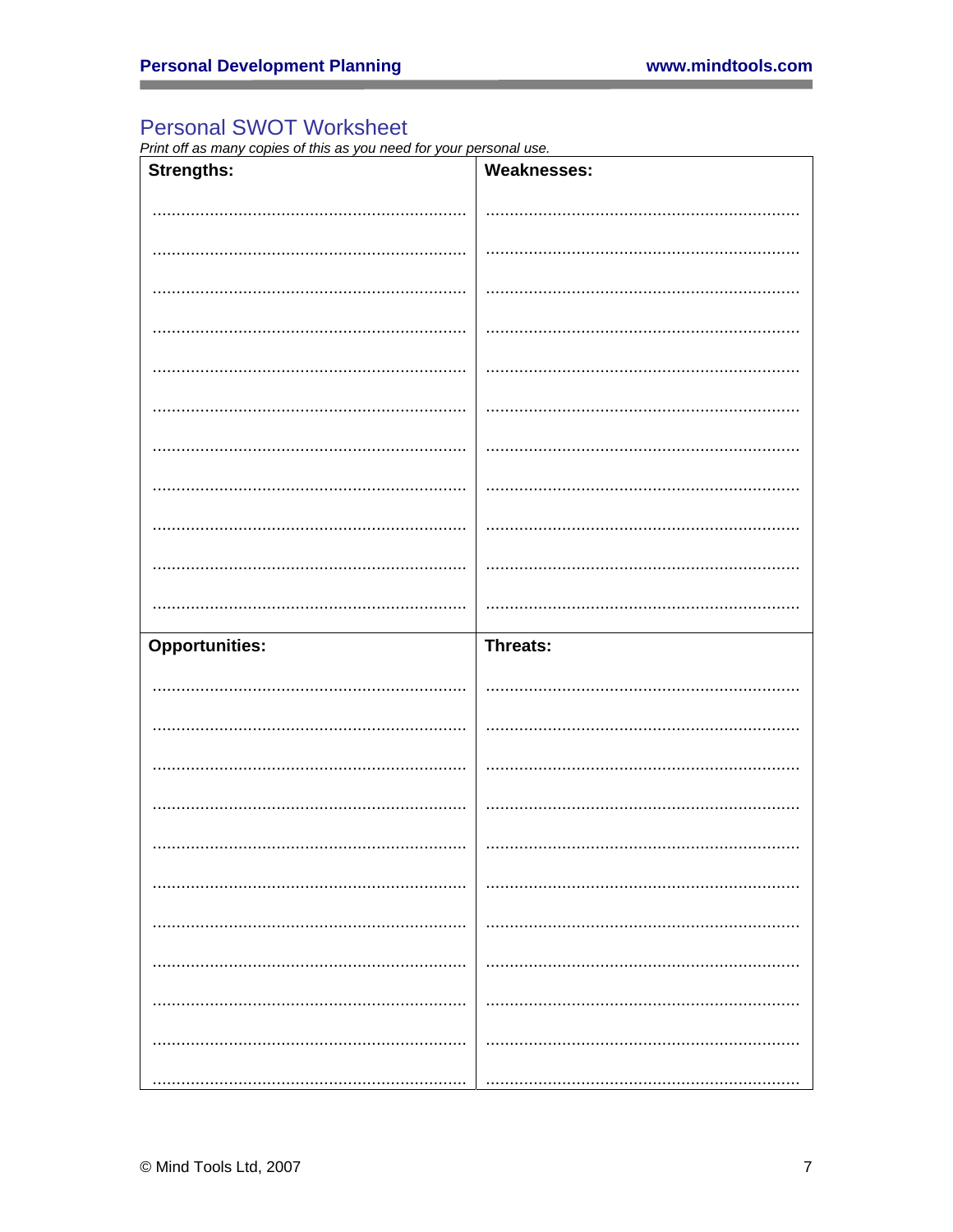Remember to ask your friends, peers and family to give you ideas about your strengths as well. We tend to be self-effacing and downplay our own strengths, so this is a great way to get more ideas. It's also a real boost to your self-esteem when you learn what others think you do really well!

#### **Weaknesses**

Here you turn the tables and get real about the things you are not so good at, or the areas where you can improve your current performance. We list our weaknesses so we can reduce them or manage them, so they don't stand in the way of our goal achievement.

When you do this, don't "beat yourself up" about weaknesses: We all have them. The trick is to recognize them and manage them appropriately. Also, don't be too self-critical. If you're fair and forgiving about other people's weaknesses, make sure you forgive yourself your own too.

To complete your Weaknesses section, use the following questions as a guide:

- ! What do you try to do that you just can't seem to master?
- ! What do you do only because you have to in order to satisfy job requirements?
- Are there one or two aspects of your personality that hold you back?
- ! What do other people most often identify as a weakness for you?
- Where are you vulnerable?
- ! Where do you lack experience, resources or connections where others have them?

Unlike the Strengths section, don't feel compelled to list every weakness you can think of. Limit yourself to the ones that can have an impact on your career satisfaction.

#### **Opportunities**

Now that you have looked inside yourself, you turn your attention to the outside and identify elements that you can build on or take advantage of that will improve your chances of success. This is best done by setting aside some time and brainstorming in an attempt to uncover new and innovative ideas that may not have occurred to you before.

- In what ways can you maximize your strengths?
- ! What opportunities are open to those who do these things well?
- What would you love to do that you're good at?
- ! How can you minimize your weaknesses? If your weaknesses no longer held you back, what could you do?
- ! Where do you see the most potential growth for yourself: Within your current company, in a different company, a different industry, or different career all together?
- What trends are having an impact on your current career or one you are thinking about pursuing?

#### **Threats**

Finally, you analyze the things that can derail your success. Although threats can't be directly controlled, they can be planned for. That's why it is so important to identify as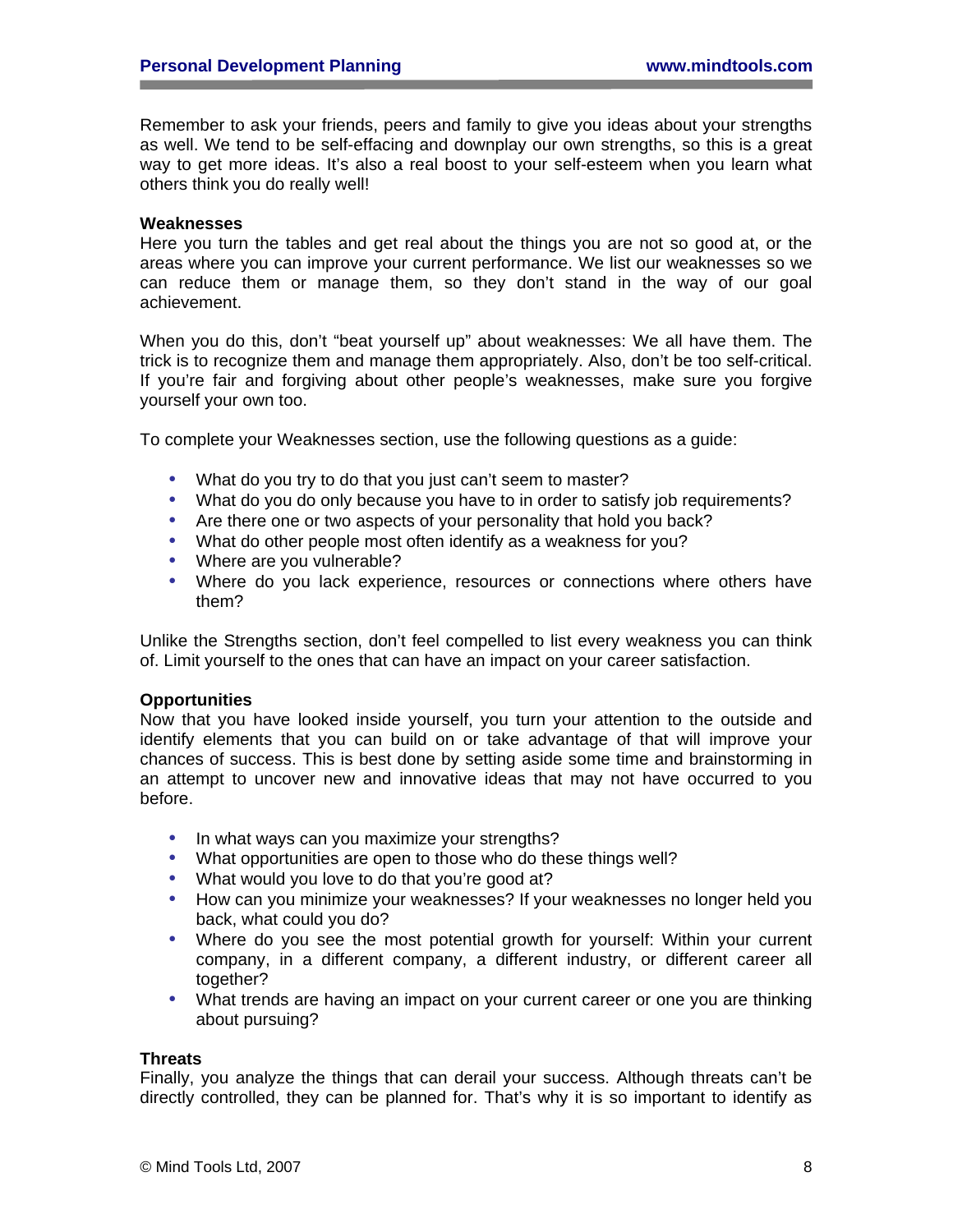<span id="page-8-0"></span>many of them up front as possible. The more you know, the less likely you will be blindsided later on.

Now, you might feel that you'd rather avoid looking at threats, thinking it will cause undue worry and stress. The reality is, you will encounter much more anxiety if you don't think about potential threats, especially when they start building in significance.

Remember, a threat loses much of its sting when it is managed and prepared for. Ask yourself the following types of questions to uncover these potential hazards:

- ! Do you have weaknesses that need to be addressed before you can move forward?
- ! What problems could your weaknesses cause if left unchecked?
- What setbacks might you face?
- ! What obstacles have other people overcome to get to where you want to go?

#### **Tip:**

We're assuming here that you're reasonably confident that you're already in the right career and are thinking about your development within that career. If you're still exploring different careers, consider visiting our partner site, [Assessment.com](http://www.assessment.com/MAPPMembers/Welcome.asp?accnum=06-5401-000.00), or visit a local career counselor specializing in your situation (a good starting point for this is to Google "career counselor" or "career counsellor".) Even then, use your SWOT Analysis to inform your choice, our next tool, PEST Analysis, to review it, and the rest of this document to plan your development within that career.

### Personal PEST Analysis

Personal SWOT Analysis looks at the factors within you and close around you that can influence your success. PEST Analysis, on the other hand, digs deeper into the "big picture" external factors either help or hinder your career success. Using it makes the difference between choosing an exciting career that's aligned with the forces of change in the world, and struggling for survival in a dying industry.

PEST stands for the **P**olitical, **E**conomic, **S**ocio-cultural, and **T**echnological environments in which you function. To complete a Personal PEST Analysis you first identify the external factors that can influence what goals you set. Then you analyze each for the inherent opportunities and threats they present. PEST Analysis is set up in a grid much like the SWOT. Use the following lists of questions to fill-in your Personal PEST on page [11.](#page-10-1)

#### **Political Factors**

Here you consider the influence that government and its policies may have on the opportunities you're looking at:

- ! What new laws or regulations are likely to affect these opportunities?
- ! Will any of these affect my ability to work in a certain area, make a certain amount of money, or be reasonably secure?
- ! Is there a change in government or government policy expected?
- ! What opportunities and threats do these changes or events represent?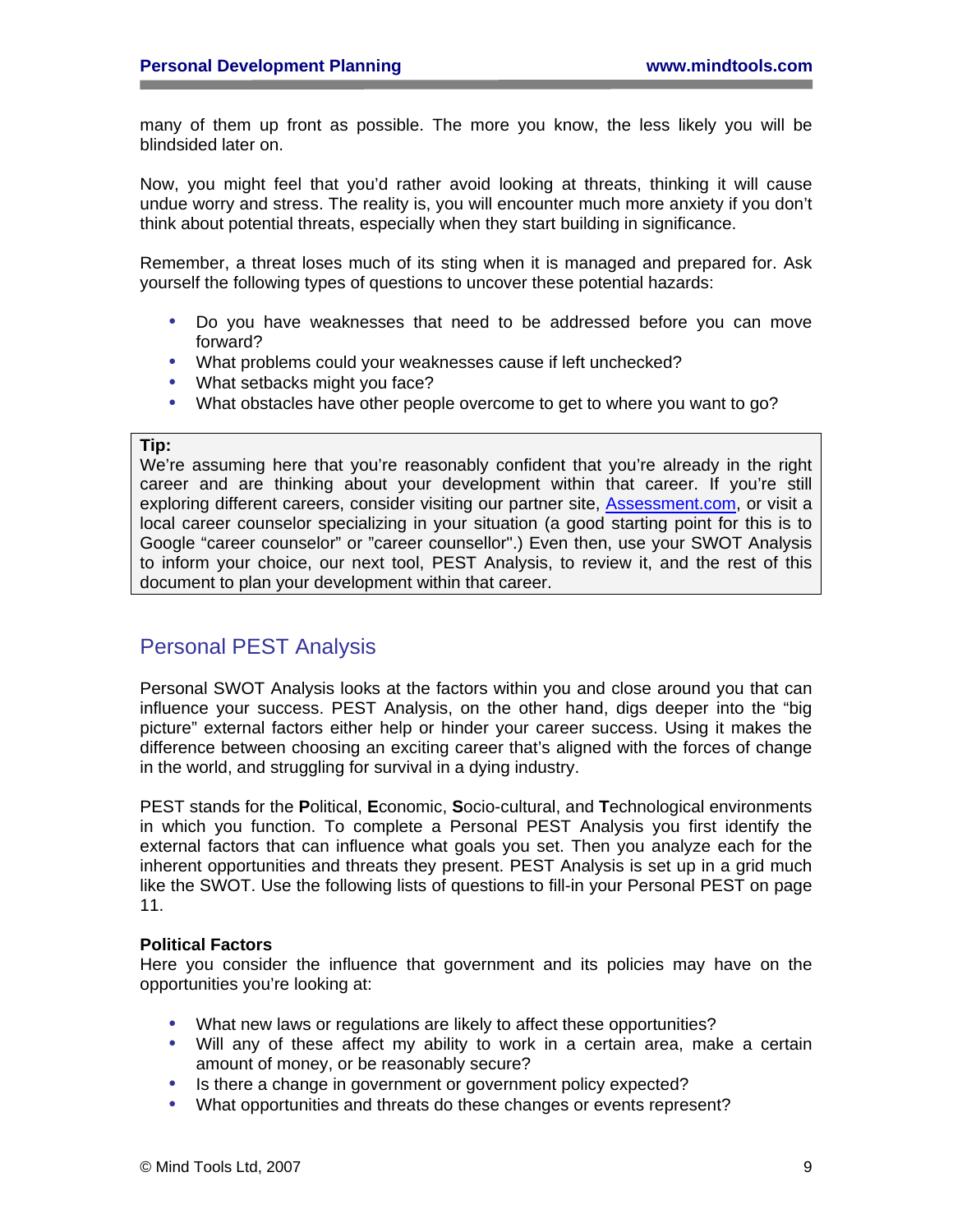#### **Economic Factors**

The elements you are looking at here include monetary factors that may influence your decision to pursue a particular goal:

- ! What are the average compensation levels in the careers or industries I'm interested in?
- ! Are wages expected to go up, go down, or stay the same?
- ! What is the current and forecast rate of unemployment in these sectors?
- ! What is the long term demand for people in these careers?
- ! Can I meet my economic needs based on the expected remuneration?
- ! What opportunities and threats do these changes or circumstances represent?

#### **Socio-Cultural Factors**

These are the societal trends that influence how attractive a particular opportunity may or may not be. Things to consider here include:

- ! What demographic trends will impact these professions?
- ! Are educational requirements for them expected to change?
- ! Are there lifestyle trends and changes that will impact the desirability of these careers?
- ! Are there familial expectations you have to consider when making a career decision? How will these affect your ability to be successful?
- ! What opportunities and threats do these situations represent?

#### **Technological Factors**

Finally, you need to look at the technological impacts affecting your career decisions. Technology changes can be lightening fast and you don't want to get left behind because you failed to consider the potential impacts of these changes.

- ! What are the technological trends affecting the careers you're considering?
- ! Are there aspects of the careers that will be replaced by technology in the next few years?
- ! What technologies are emerging to take their place, and how do you get experience with these technologies?
- ! How is technology influencing the type of work we do and/or the way we compete our work?
- ! What opportunities and threats do these situations represent?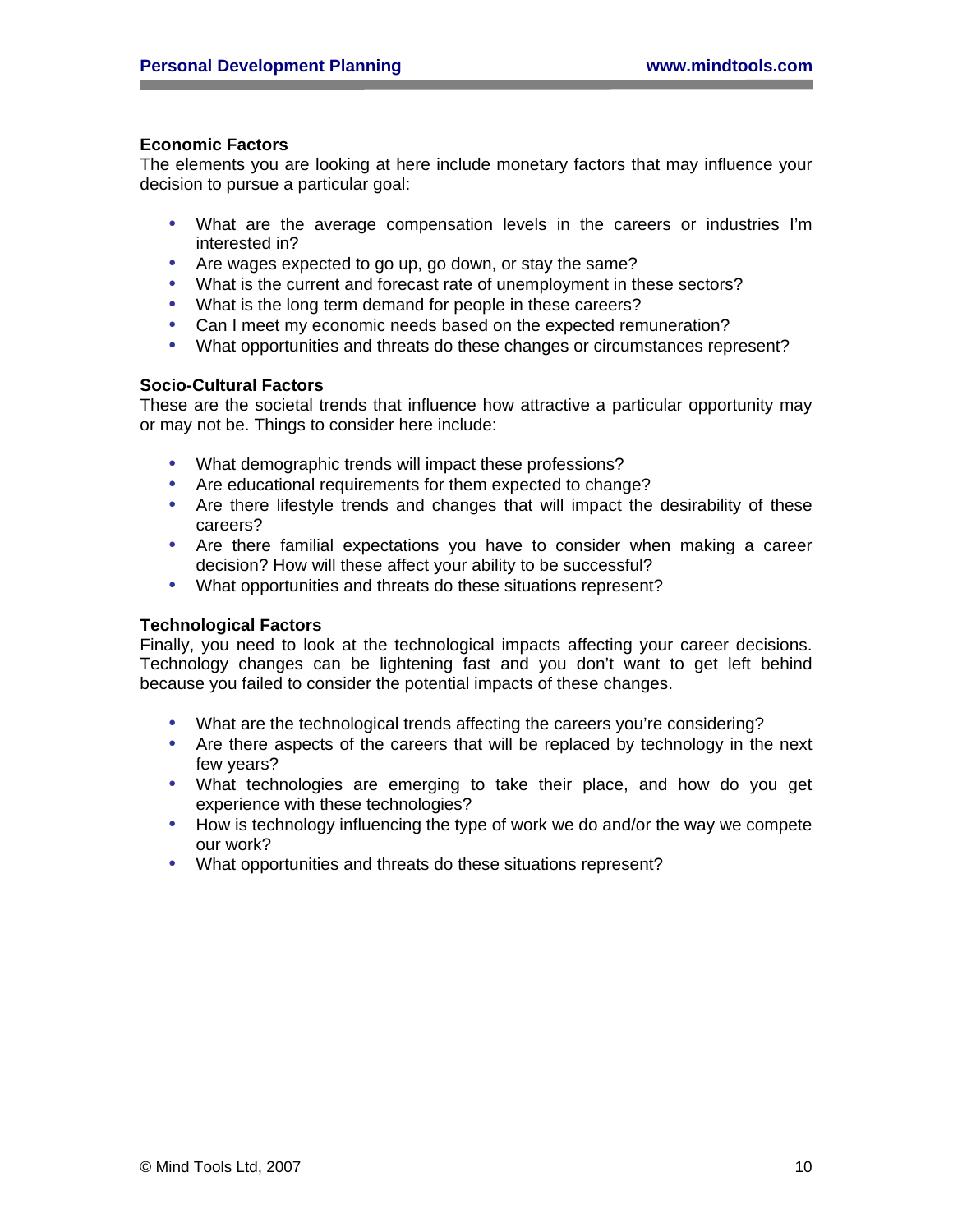## <span id="page-10-1"></span><span id="page-10-0"></span>**Personal PEST Worksheet**

Print off as many copies of this as you need for your personal use.

| <b>Political Factors</b>             | <b>Economic Factors</b>         |
|--------------------------------------|---------------------------------|
|                                      |                                 |
|                                      |                                 |
|                                      |                                 |
|                                      |                                 |
|                                      |                                 |
|                                      |                                 |
|                                      |                                 |
| Opportunities<br><b>Threats</b>      | Opportunities<br><b>Threats</b> |
|                                      |                                 |
|                                      |                                 |
|                                      |                                 |
| YOU<br><b>Socio-Cultural Factors</b> | <b>Technological Factors</b>    |
|                                      |                                 |
|                                      |                                 |
|                                      |                                 |
|                                      |                                 |
|                                      |                                 |
|                                      |                                 |
|                                      |                                 |
|                                      |                                 |
| Opportunities<br><b>Threats</b>      | Opportunities<br><b>Threats</b> |
| .                                    |                                 |
|                                      |                                 |
|                                      |                                 |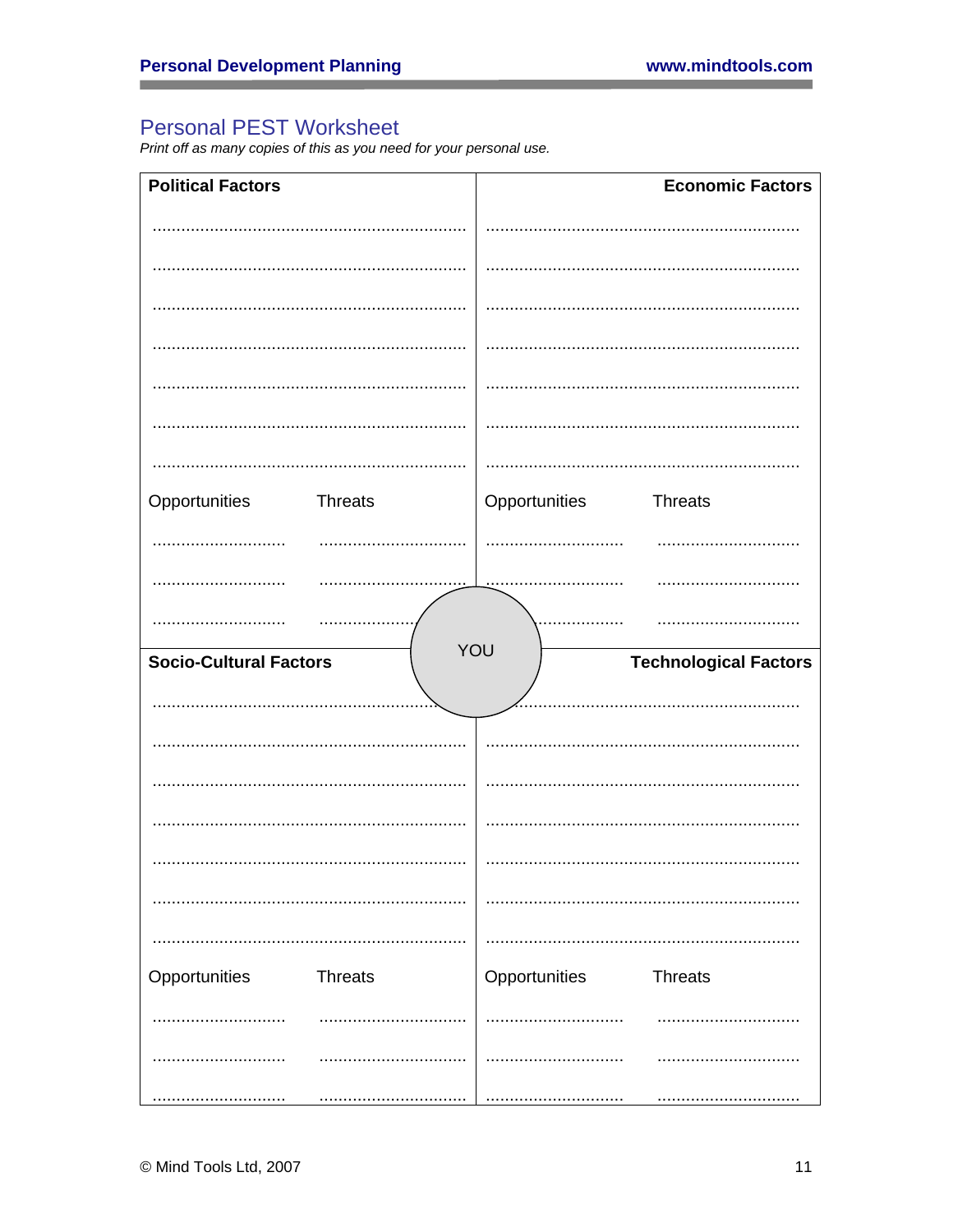### <span id="page-11-0"></span>Opportunity Analysis

After completing your SWOT Analysis, you probably had a range of opportunities in front of you. Now you've done your PEST Analysis, you may see that some of these are particularly exciting, and that some just aren't worth pursuing.

This is the time to explore the best of these opportunities in more detail, and identify the ones that you want to focus on. This can involve talking to people already doing these jobs to find out what they're really like, exploring reports on the industries and companies within them, and confirming that your strengths really do suit these career paths. When you do this, you make sure that the development path you choose gives the best opportunities, and is least fraught with obstacles that are difficult to overcome.

Picking your top opportunities, look over your strengths and weaknesses, as well as the trends or events you identified in your PEST, and mark down what you see as supporting and opposing factors. Include your personal interests in here too. After all, you want to pursue a development plan that you can be excited about! Use the Opportunity Analysis Worksheet on page [13](#page-12-1) to organize your breakdown of the supporting and opposing elements.

Then narrow these options down until you have one or two preferred opportunities, which you feel you really can commit to enthusiastically (the more you narrow things down at this stage, the more effort you can devote to your best choice.)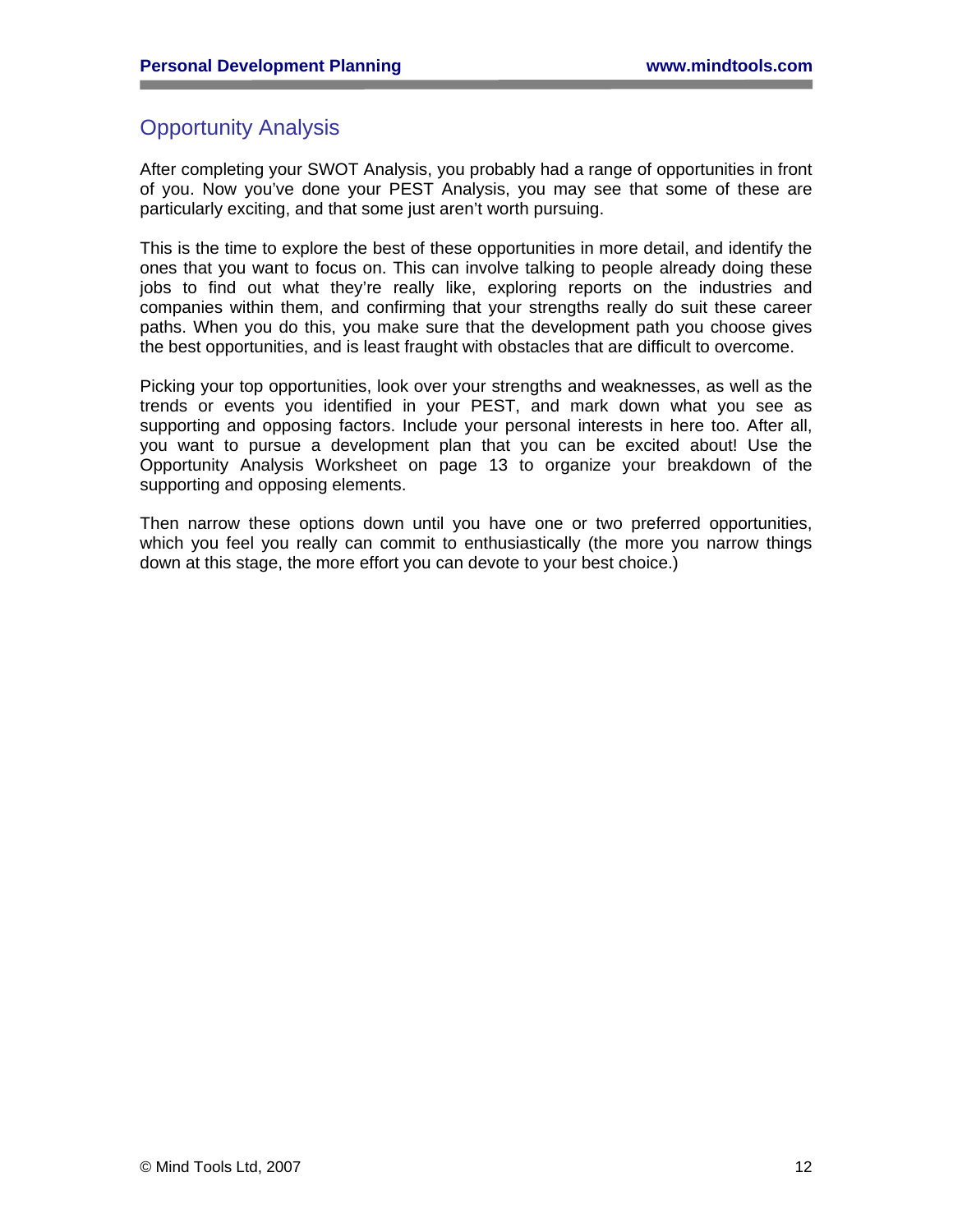### <span id="page-12-1"></span><span id="page-12-0"></span>Opportunity Analysis Worksheet

*Print off as many copies of this as you need for your personal use.* 

| <b>Identified</b><br>Opportunity | <b>Supporting Elements</b><br>(Strengths, PEST trends<br>and events, personal<br>interests) | <b>Opposing Elements</b><br>(Weaknesses, PEST<br>trends and events) |
|----------------------------------|---------------------------------------------------------------------------------------------|---------------------------------------------------------------------|
|                                  |                                                                                             |                                                                     |
|                                  |                                                                                             |                                                                     |
|                                  |                                                                                             |                                                                     |
|                                  |                                                                                             |                                                                     |
|                                  |                                                                                             |                                                                     |
|                                  |                                                                                             |                                                                     |
|                                  |                                                                                             |                                                                     |
|                                  |                                                                                             |                                                                     |
|                                  |                                                                                             |                                                                     |
|                                  |                                                                                             |                                                                     |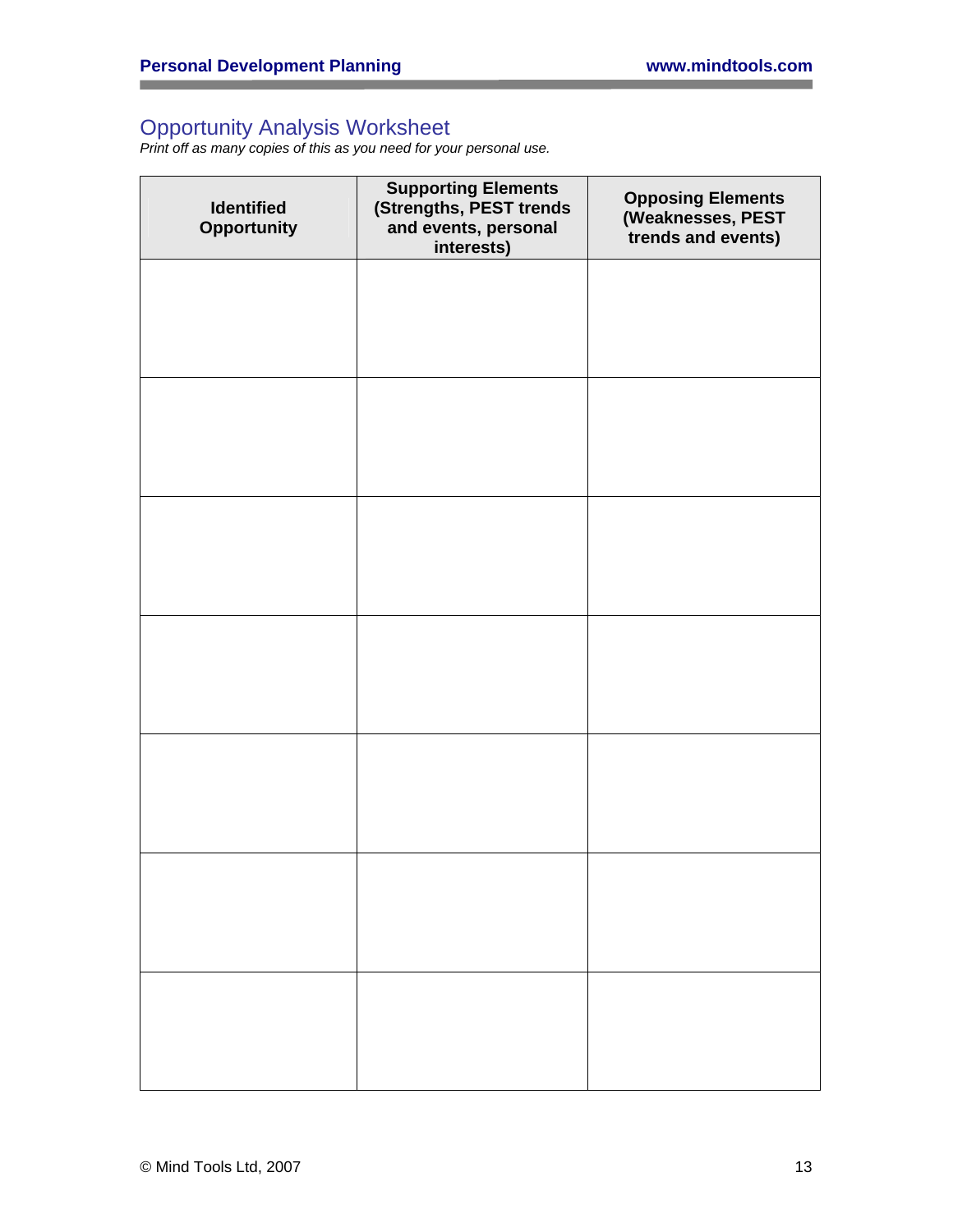# <span id="page-13-0"></span>**Define your Career Objectives**

Now that you are clear about your own strengths and weaknesses and the opportunities available to you, you're equipped to start thinking about where you want to go.

You start the process by creating a career "mission statement" that sets out your longterm career aspirations. This is then broken down into a set of Major Career Goals that will help you achieve your mission.

### Career Mission Statement

Just as all good corporations create a statement of their intended purpose, you too must define the basic direction of your career. This is a fundamental starting point for your Personal Development Plan. It sets the compass direction, and the plan itself then maps the route you'll take.

Take some time and decide what you want to do. Consider these questions:

- What do you intend to accomplish?
- ! Why is this accomplishment important to you?
- ! What values are at the core of your decision?
- ! Does this make you feel you're making a significant contribution to society?
- . What deep emotional value or meaning does this have for you?
- How do you want others to perceive you?

When writing your career mission statement, remember this is your long-term vision for yourself. Typically this will give you a five-year perspective (it's hard to know what your life will look like further than five years into the future) but this can be modified to suit your needs.

A Career Mission Statement is very personal so there's no formula for writing one. For example, one person might choose a very specific mission such as "*To be a Finance Director by the time I'm 45*", while another's could be less specific, perhaps "*To really make a difference and improve the quality of care for the elderly in my town*."

Spend a little time drafting and redrafting your mission statement until it's a punchy and motivating statement of where you want to go. You'll record it on your Personal Development Plan later.

### Major Career Goals

With your mission statement as your guide, now break down your long term objective into manageable pieces. To do this you set Major Career Goals. These are major steps toward accomplishing your mission. You will use these goals to ensure that your Personal Development Plan is on track.

For instance, your Mission Statement may indicate you want to be a Finance Director by the time you're 45. If that is five years away, you must ask yourself what major accomplishments you need to have within those five years to get to that position, such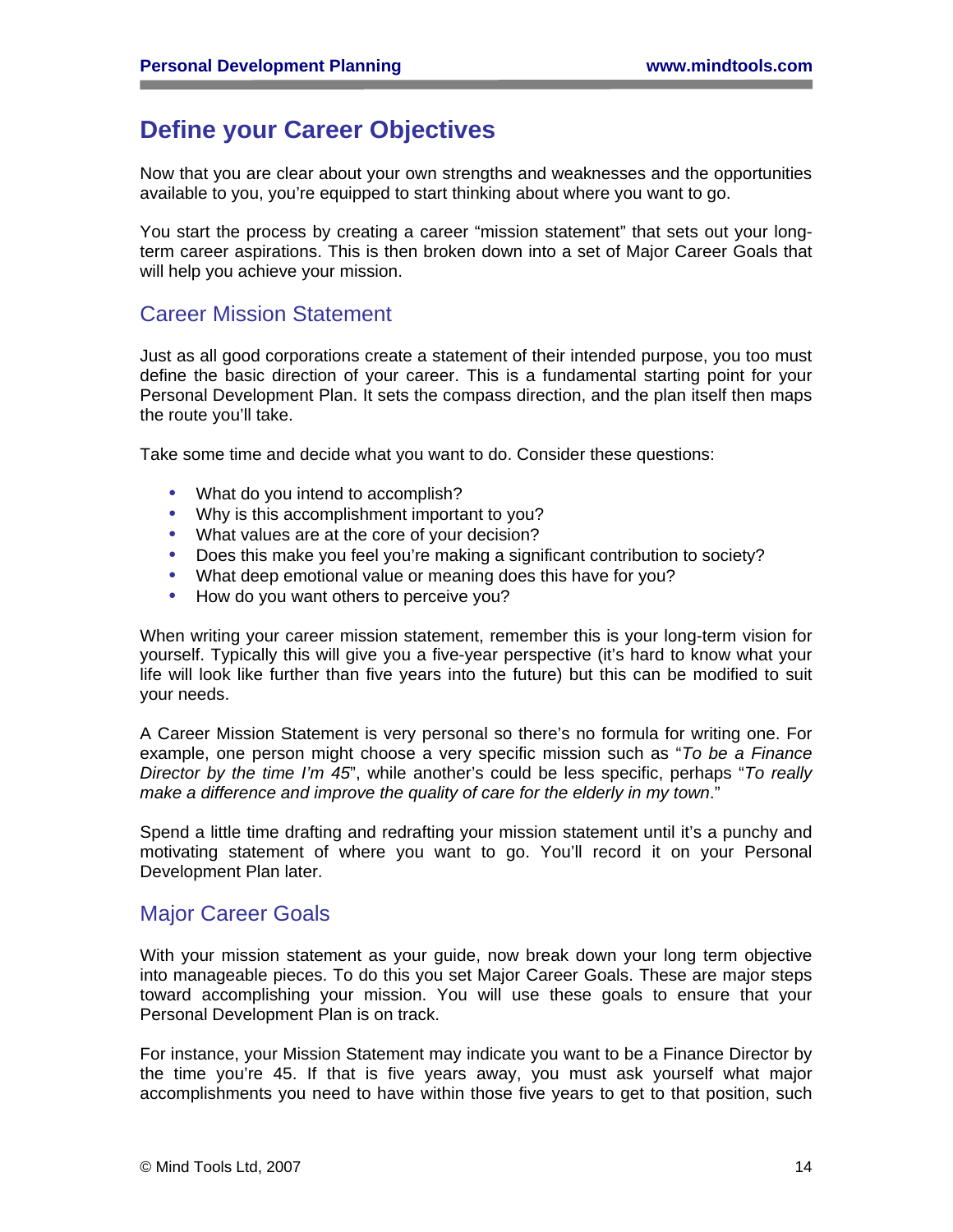as completing your management accounting qualifications, or gaining experience in another division.

So, you need to work out what the Major Career Goals are that you need to do to achieve your mission. Typically, this will involve 3-6 key things. To help work out what these are, ask yourself questions like these:

- Do you need to upgrade your education or qualifications?
- Do you need to gain a promotion from your current position?
- ! Do you need to gain experience in a particular department?
- Do you need to move to a different organization or industry?
- Do you have to master a particular skill or set of skills?

If it is appropriate, you may want to include your current manager in the discussion as well.

You will need assistance and information along the way in terms of support and perhaps access to training, so enlisting the help of a professional body in the area, or of people who are in a position to help or advise you (for example, who are already doing the job you want) is a good career move.

#### **A Note on Goal Setting**

Whenever you need to set a goal, be sure to follow the SMART principle. For goals to be meaningful and accomplishable, they need to be:

**Specific** – make sure your goal pertains to one particular outcome. **Measurable** – there must be a definable end point so you know exactly when the goal has been accomplished.

**Achievable** – you must be reasonably able to accomplish your goal otherwise you will frustrate yourself and risk damaging your self-esteem.

**Relevant** – goals must relate to what you're ultimately trying to achieve.

**Time bound** – there has to be a time requirement, otherwise your goal can sit unaccomplished forever.

For more on goal setting, visit [http://www.mindtools.com/page6.html.](http://www.mindtools.com/page6.html)

Thinking about the Mission Statement you wrote down earlier, draft out 3-6 goals that you'll need to achieve to fulfill that mission. Then rewrite these using the SMART framework, and polish them to make them compelling, dynamic goals. You'll record the final version of these goals in your Personal Development Plan in the next section.

Well done, you're making great progress!

You've now got everything in place to start drafting your Personal Development Plan.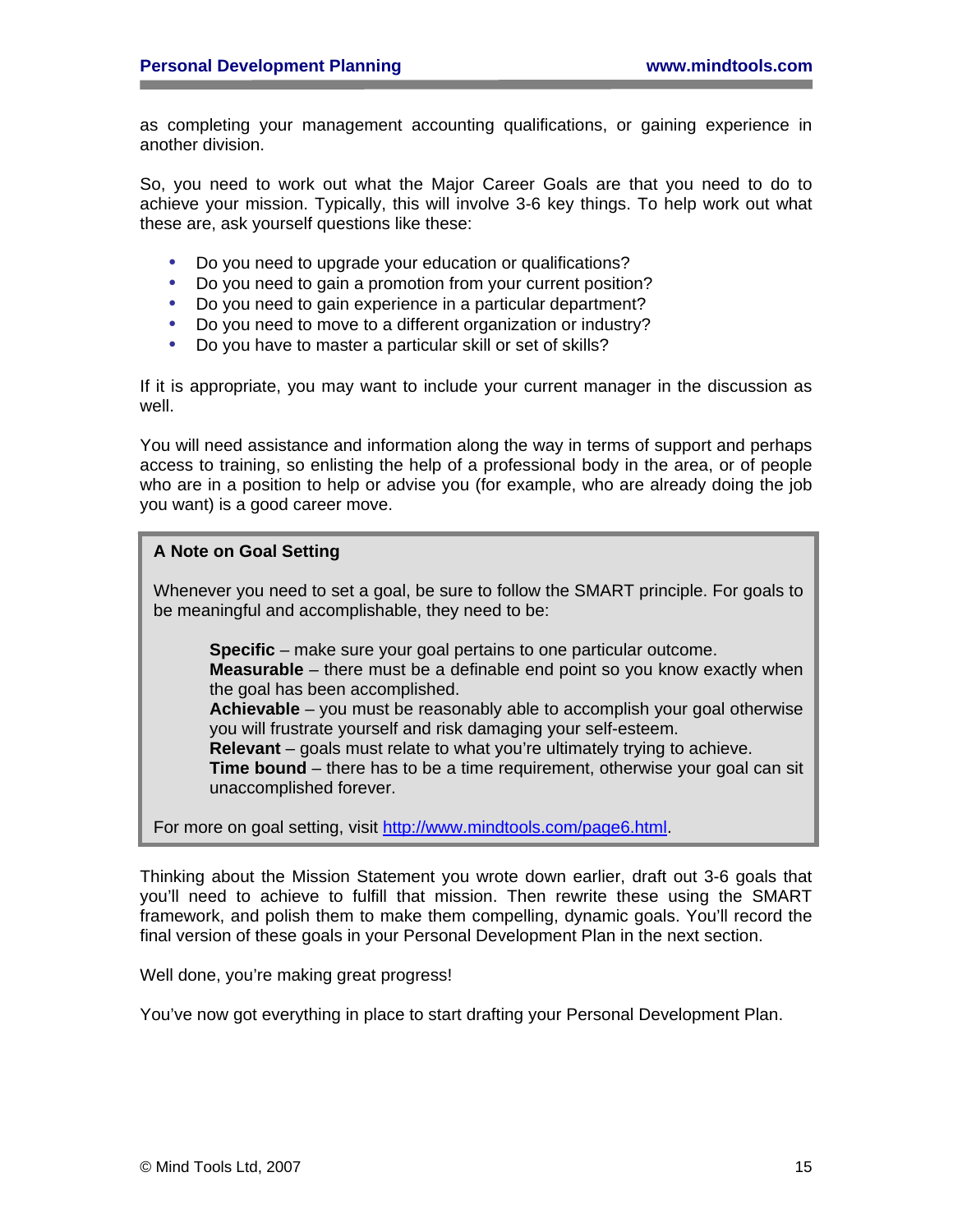# <span id="page-15-0"></span>**Create your Personal Development Plan**

You're now ready to start pulling together everything you've done so far into a format that is measurable and actionable and will keep you on track as you progress along your chosen path. By the end of this section, you'll have a Personal Development Plan that you'll be able to refer back to regularly to help you make solid progress towards your career mission.

But before we get into more detailed planning, print off the Personal Development Plan Worksheet on page [20.](#page-19-1) Start filling it out by entering your name, current position and today's date (the last two will help you to remember how far you've come as you progress towards your mission.) Then you can add in the Career Mission Statement and Major Career Goals that you defined earlier. Remember to include dates by which you need to achieve the Goals if you are to reach your mission by your planned target date.

### Conduct a Skills Audit

Having defined where you want to go and the major steps you need to take to get there, we'll now take a critical look at your current situation, and determine where there are gaps between what you need to know (or be able to do), and what you *currently* know (or are able to do).

You can then set specific development goals to address these shortfalls, and put yourself on course to achieve your goals – and therefore your long term objective.

Your Personal Development Plan includes a Skills Audit section (see page [20\)](#page-19-1) to assess the skills and strengths you currently possess against the skills and strengths you need. Here's how to complete it:

Looking at your Major Career Goals, note down on a separate sheet of paper the skills and experience you'll need to achieve each. A good way of identifying these is to put yourself in the mind of the people who control access to achievement of each of the goals, and think about what they'll be looking for in a good candidate. (Yes, you might think that people should take a chance on you without some of these things, but the reality is that they probably won't.)

#### **Tip:**

Remember to include important career skills such as team management, leadership, and communication skills, as well as skills that are directly related to your company or profession.

If you have the opportunity to ask these people what they want directly, make sure you do. Alternatively, research the skills needed to achieve the goal. As an example, if the goal is to get a particular job, look at what people ask for in job descriptions or advertisements. Talk to your HR department or check out online job sites. If the goal is to get a particular qualification, research the best courses for yourself, and understand what skills or qualifications you'll need to access those courses.

Go back to your SWOT and PEST Analyses, and review the weaknesses and threats you identified. Do any of these point to skills you need to develop if you're to pursue your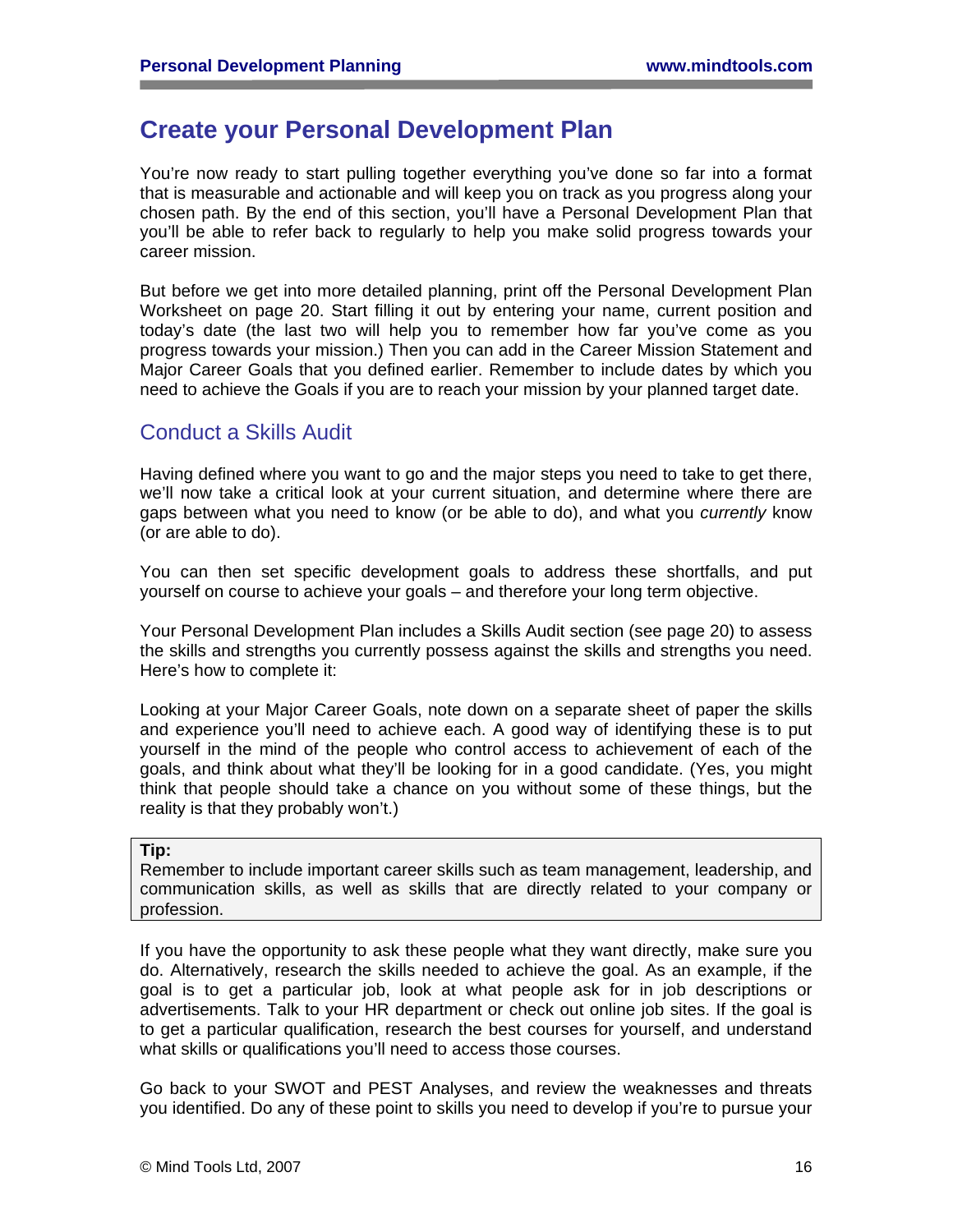<span id="page-16-0"></span>career goals successfully? If so, add these to the list. From these lists of skills, identify, say, the 10 most important skills. Write these down in the two columns of the Skills Audit section of the Personal Development Plan. (You'll find space for 16 skills – try to keep to fewer than this!)

Rank your current ability in each of the areas you have listed. Use the following scale:

- A I have accomplished this skill/I demonstrate high levels of competence<br>B I have this skill/competency but some improvements could be made
- I have this skill/competency but some improvements could be made
- C I need to improve this skill/competency
- D I need to put in considerable work to develop this skill/competency
- E I need to acquire this skill/ develop this competency

Analyze the Skills Audit section and identify gaps between the skills you have and the skills you need. For each skill or competency, rank your ability now. Revisit these skill rankings every 6 months (make a diary entry to do this now.) This will help you maintain focus and stay on target.

### Create an Action Plan

You're finally ready to put together the information you've been gathering to create an Action Plan. This contains the short term Development Goals and actions that you can start work on straight away to help you build the skills and experience needed to achieve your Major Career Goals.

These Development Goals will focus on what you need to do within your planning period to make progress towards your Major Career Goals and fill any skills gaps that you identified in your Skills Audit. Typically, your planning period will be the next six to twelve months. Choose the planning period that fits your circumstances and circle this on the Action Plan template on page [21](#page-20-0) (print off as many of these as you need).

For instance, the aspiring Finance Director we used as an example earlier might need to identify what course modules he needs to pass in the next year.

For each Major Career Goal, now consider what you need to achieve within your major planning period. Write down these Development Goals on your Action Plan.

Then, carefully evaluate each of the skill gaps you identified in your Skills Audit, and think about how you intend to close that skill gap. Write these Development Goals on your Action Plan as well.

Then, for each Development Goal, list the specific actions you will take to accomplish it. For example, if you need to go on a course, you may need to write a business case for your boss or for HR, setting out why the organization should pay for this. Depending on the nature of the goal there may be actions here that depend on the involvement of other people like your supervisor or teammates. Factors to consider here include:

- What training or education do you need?
- What experience do you need?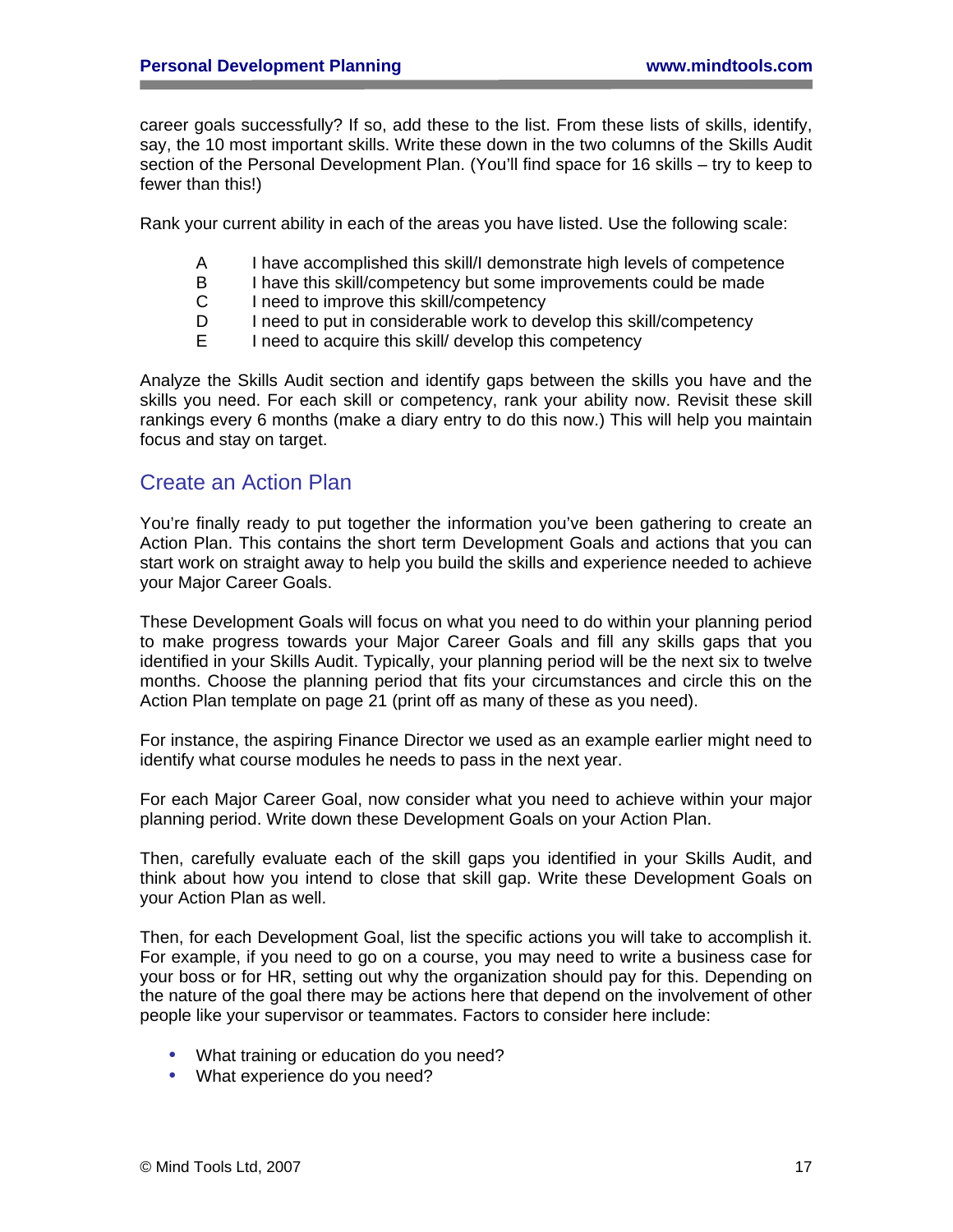- <span id="page-17-0"></span>! How will get that training and/or experience? (Job share, on-job training, courses, computer-based training, experience through voluntary work)
- What kind of support do you need?
- What are you responsible for?
- ! What will others do to help you? (mentor, coach, evaluate)

Write down the date by which you intend to accomplish the goal.

Use the obstacles and solutions column to list obstacles you foresee having to overcome. Think about how you'll overcome these, and, if necessary, add more goals. As you start working on your development goals, add to this column the things you actually *did* have to overcome, and your planned and actual solutions. You can use this information as you plan and prepare subsequent Development Goals.

Make a plan for evaluating your progress and add this to your Action Plan. What criteria will you use to determine whether you succeeded, and when and how will this be measured?

Finally, commit yourself to your plan, and sign it off as a sign of your commitment. By committing your plan to paper you have already taken the first critical step toward making your mission become a reality.

### From Paper to Practice

Well done – you now have something that very few people have – a well-thought through Personal Development Plan.

Now you need to take the self-organizational steps needed to bring this plan to life:

Add the goals and action steps you have identified to your To Do List, and prioritize at least one of them for action.

Review the threats section of your SWOT and PEST Analyses, and see if you need to take any actions to mitigate these threats. Add these to your To Do List.

Schedule six-monthly reviews of your plan in your diary. As you make progress in building skills and developing your career, you'll find that you need to learn new skills, and your perspectives will change. By updating your Personal Development Plan, you'll keep your personal development relevant.

Once you've done this, it's time to take action!

Only you have the power to take your Personal Development Plan to the next level: execution. Planning your goals is the first, very important step. Now you have to commit to work your plan everyday.

- ! Keep your mission in the forefront of your mind, and perhaps at the top of your [To Do List](http://www.mindtools.com/prtodo.html).
- ! Do what you need to do to beat [procrastination](http://www.mindtools.com/pages/article/newHTE_96.htm) into submission.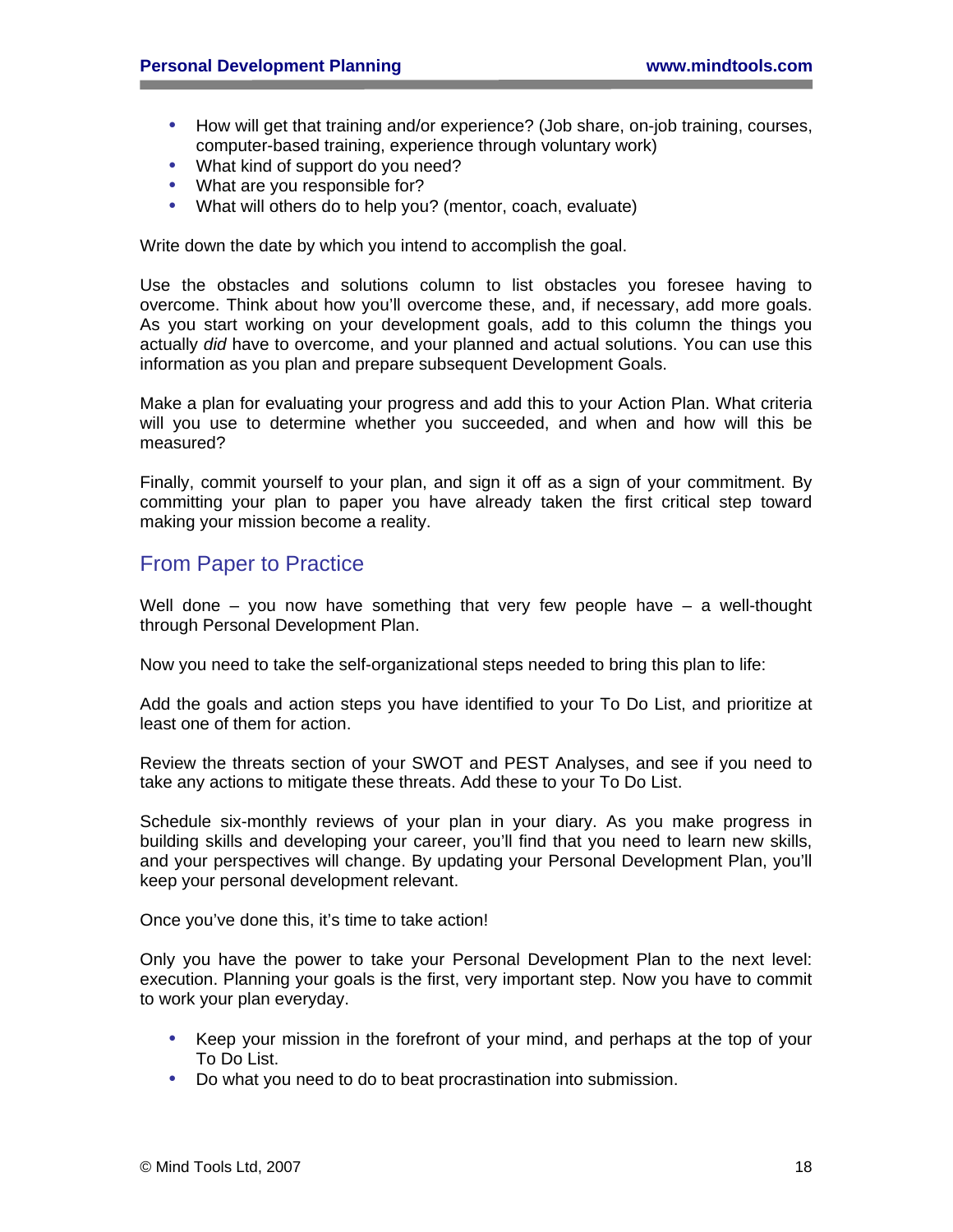- Let other people who you trust know what you are doing, and why. Use them as your personal support network.
- . Don't forget to reward yourself along the way. Sure it's nice when others recognize your accomplishments, but you can do it yourself too.
- ! Remember that your plan is as dynamic as you are. As circumstances change, you may need to adjust your plan. Where you need to, make changes along the way to keep it current and relevant.

# **Moving On…**

We hope you have enjoyed this Mind Tools Personal Development Plan Workbook!

We have put a great deal of effort into developing this and our other material. If you have any suggestions on how we can improve it for the future, then please let us know at [customer.helpdesk@mindtools.com](mailto:customer.helpdesk@mindtools.com) or through the Mind Tools web site at [www.mindtools.com.](http://www.mindtools.com/) Alternatively, if you have enjoyed this guide and found it useful, please [let us know!](mailto:customer.helpdesk@mindtools.com)

As you'll have discovered for yourself in this workbook, to make the most of your career, you need to work hard on important skills like leadership; team and project management; strategic thinking; problem solving and decision making; persuasive communication; and personal effectiveness. These are some of the most important skills needed to be a successful performer in business.

You can get new training in areas like these each and every working day, as well as the help and support you need to take full charge of your career, in our members' area, the **Mind Tools Career Excellence Club**. [Find out more](https://www.mindtools.com/rs/CXC) about the [Career Excellence Club](http://www.mindtools.com/rs/CXC) at<http://www.mindtools.com/rs/CXC> today!

Best wishes, and enjoy using Mind Tools!

ames Maukklas

James Manktelow CEO Mindtools.com

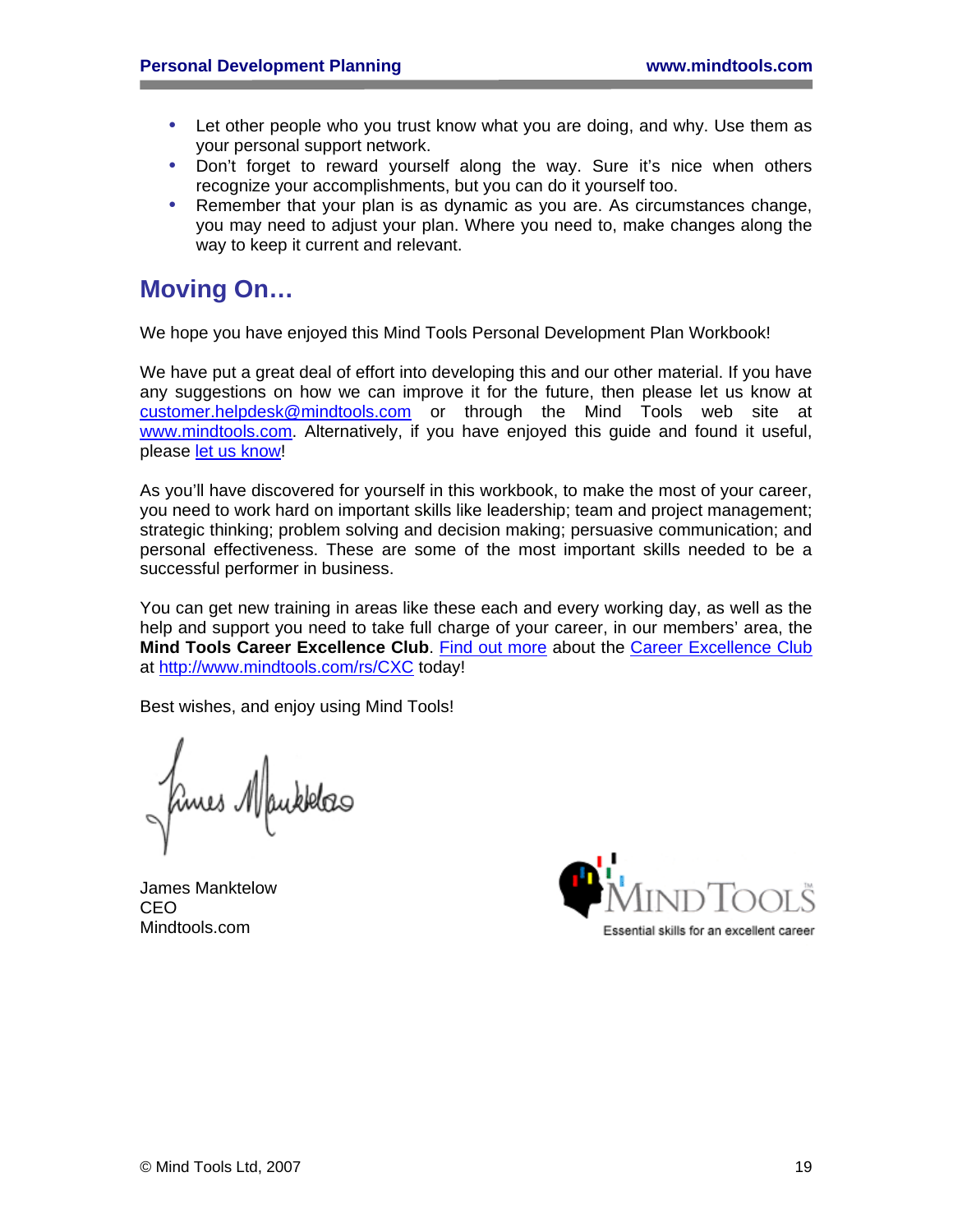# Personal Development Plan Worksheet

<span id="page-19-1"></span><span id="page-19-0"></span>

| Name:                                                                                                                                                          | <b>Current Position:</b> |  |                    |     |                                            | <b>Date Started:</b>                                                                                                               |  |        |                    |     |
|----------------------------------------------------------------------------------------------------------------------------------------------------------------|--------------------------|--|--------------------|-----|--------------------------------------------|------------------------------------------------------------------------------------------------------------------------------------|--|--------|--------------------|-----|
| Career Mission Statement (What you intend to accomplish and why)                                                                                               |                          |  |                    |     |                                            |                                                                                                                                    |  |        |                    |     |
|                                                                                                                                                                |                          |  |                    |     |                                            |                                                                                                                                    |  |        |                    |     |
| Major Career Goals (What you need to accomplish in the medium term to further your mission)                                                                    |                          |  |                    |     |                                            |                                                                                                                                    |  |        |                    |     |
| Goal:                                                                                                                                                          |                          |  | <b>Target Date</b> |     | Goal:                                      |                                                                                                                                    |  |        | <b>Target Date</b> |     |
| Goal:                                                                                                                                                          |                          |  | <b>Target Date</b> |     | Goal:                                      |                                                                                                                                    |  |        | <b>Target Date</b> |     |
| Goal:                                                                                                                                                          |                          |  | <b>Target Date</b> |     | Goal:                                      |                                                                                                                                    |  |        | <b>Target Date</b> |     |
| <b>Skills Audit</b><br>A: I have accomplished this skill/ I demonstrate high competence<br>B: I have this skill/competency but some improvements could be made |                          |  |                    |     | C: I need to improve this skill/competency | D: I need to put in considerable work to develop this skill/competency<br>E: I need to acquire this skill/ develop this competency |  |        |                    |     |
| Skill/Competency                                                                                                                                               | Rank<br>Now 6m           |  | 1yr                | 3yr |                                            | Skill/Competency                                                                                                                   |  | Now 6m | Rank<br>1yr        | 3yr |
|                                                                                                                                                                |                          |  |                    |     |                                            |                                                                                                                                    |  |        |                    |     |
|                                                                                                                                                                |                          |  |                    |     |                                            |                                                                                                                                    |  |        |                    |     |
|                                                                                                                                                                |                          |  |                    |     |                                            |                                                                                                                                    |  |        |                    |     |
|                                                                                                                                                                |                          |  |                    |     |                                            |                                                                                                                                    |  |        |                    |     |
|                                                                                                                                                                |                          |  |                    |     |                                            |                                                                                                                                    |  |        |                    |     |
|                                                                                                                                                                |                          |  |                    |     |                                            |                                                                                                                                    |  |        |                    |     |
|                                                                                                                                                                |                          |  |                    |     |                                            |                                                                                                                                    |  |        |                    |     |
|                                                                                                                                                                |                          |  |                    |     |                                            |                                                                                                                                    |  |        |                    |     |